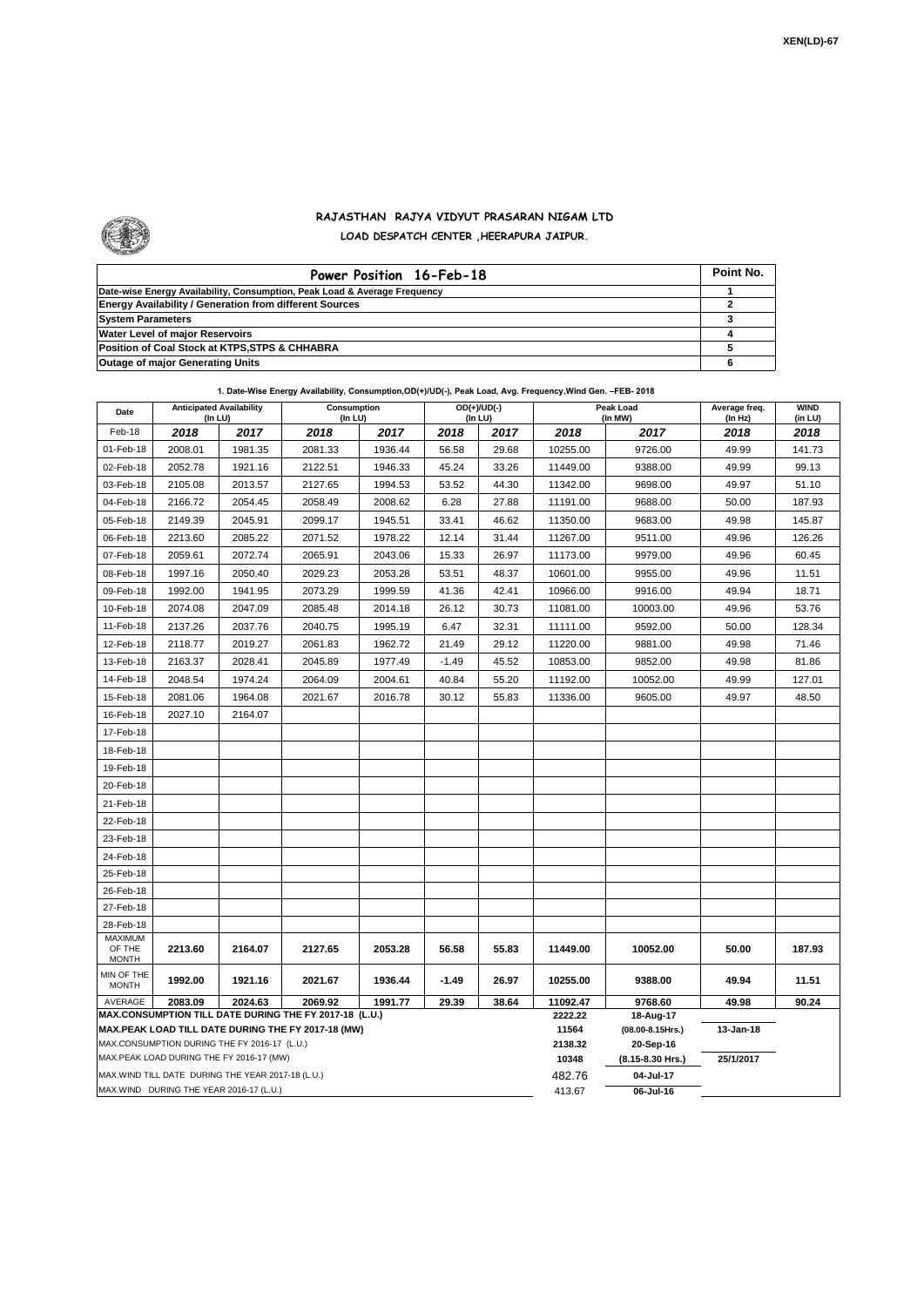|             | (In LU)                                         |                 |                             |          |
|-------------|-------------------------------------------------|-----------------|-----------------------------|----------|
| S.No.       | Sources Available to Rajasthan / Installed      | Prior           | <b>Prior</b>                | Actual   |
|             | Capacity as on 30.09.2016                       |                 | assessment of assessment of | Energy   |
|             | (In MW)                                         | Avail. For next | Avail.                      | Received |
|             |                                                 | Day             |                             |          |
|             |                                                 |                 | 15-Feb-18                   |          |
| 1           | KTPS (1240/1240)                                |                 |                             |          |
|             |                                                 | 246.00          | 246.00                      | 216.77   |
| $\mathbf 2$ | STPS (1500/1500)                                | 218.00          | 218.00                      | 185.72   |
| 3           | DHOLPUR GAS CCPP (330/330)                      | 0.00            | 0.00                        | 0.00     |
| 4           | RAMGARH (273.5/273.5)                           | 42.00           | 41.00                       | 42.26    |
| 5           | RAPP-A(200/200)                                 | 43.00           | 45.00                       | 44.83    |
| 6           | MAHI (140/140)                                  | 0.00            | 0.00                        | 6.73     |
| 7           | CHAMBAL (RPS+JS) (135.5/271)                    | 38.62           | 38.62                       | 38.03    |
| 8           | GIRAL LIGNITE (250/250)                         | 0.00            | 0.00                        | 0.00     |
|             | CHHABRA TPS 1000/1000)                          | 218.00          |                             | 273.03   |
| 9           |                                                 |                 | 218.00                      |          |
| 10          | ADANI (TPS) + KALISINDH (TPS)                   | 273.00          | 273.00                      | 233.68   |
|             | (1200+1200/1320+1200)                           |                 |                             |          |
| 11          | WIND FARM (3980.40/4119.15)                     | 23.50           | 55.75                       | 48.50    |
| 12          | SOLAR POWER(737.70/1295.70)                     | 0.00            | 0.00                        | 0.00     |
| 13          | CAPTIVE POWER PLANTS                            | 0.00            | 0.00                        | 0.00     |
| 14          | REGIONAL (INTRA STATE) O.A. (VLTPS)             | 0.00            | 0.00                        | 0.00     |
| 15          | OPEN ACCESS                                     | $-9.74$         | $-6.08$                     | $-5.48$  |
| 16          | BIOMASS - (101.95/119.25)                       | 5.00            | 5.00                        | 3.15     |
| 17          | BARSINGHSAR LTPS(250/250)                       | 52.00           | 50.00                       |          |
|             |                                                 |                 |                             | 49.40    |
| 18          | RAJWEST (1080/1080)                             | 201.00          | 204.00                      | 187.18   |
|             | <b>TOTAL (A): 1-18</b>                          | 1350.38         | 1388.29                     | 1323.79  |
| 19          | <b>BBMB COMPLEX</b>                             |                 |                             |          |
|             | a) BHAKRA(230.79/1516.3)                        | 27.28           | 25.94                       | 26.65    |
|             | b) DEHAR (198/990)                              | 5.41            | 5.41                        | 5.09     |
|             | c) PONG (231.66/396)                            | 26.30           | 28.05                       | 27.68    |
|             | TOTAL: a TO c                                   | 58.98           | 59.40                       | 59.42    |
| 20          | <b>CENTRAL STATIONS</b>                         |                 |                             |          |
|             |                                                 |                 |                             |          |
|             | d) SINGRAULI (300/2000)                         | 90.84           | 90.84                       | 90.92    |
|             | (310.24/3000)<br>e) RIHAND                      | 125.07          | 126.07                      | 126.07   |
|             | f) UNCHAHAR-I(20/420)                           | 6.39            | 11.17                       | 7.89     |
|             | g) UNCHAHAR-II& III(61/630)                     | 24.47           | 27.51                       | 17.51    |
|             | h) INDIRA GANDHI STPS(JHAJHAR) 0.00/1500)       | 0.00            | 0.00                        | 0.00     |
|             | i) NCTPS DADRI St-II (43.22/980) + DADRI-TH     | 9.05            | 8.60                        | 3.25     |
|             | j) DADRI GAS (77/830)                           | 4.36            | 6.36                        | 4.40     |
|             | k) ANTA                                         | 0.00            | 0.00                        |          |
|             | (83.07/419)                                     |                 |                             | 0.00     |
|             | I) AURAIYA<br>(61.03/663)                       | 0.00            | 0.00                        | 0.00     |
|             | m) NAPP<br>(44/440)                             | 9.86            | 9.89                        | 9.89     |
|             | $n)$ RAPP-B<br>(125/440)                        | 34.18           | 33.93                       | 33.93    |
|             | o) RAPP-C<br>(88/440)                           | 9.81            | 9.81                        | 9.81     |
|             | p) SALAL<br>(20.36/690)                         | 0.56            | 0.56                        | 0.57     |
|             | $q)$ URI<br>(70.37/720)                         | 2.80            | 2.84                        | 3.18     |
|             | r) TANAKPUR<br>(10.86/94)                       | 0.25            | 0.23                        | 0.23     |
|             | s) CHAMERA - (105.84/540)                       | 3.14            | 3.14                        | 3.14     |
|             |                                                 |                 |                             |          |
|             | t) CHAMERA-II (29.01/300)                       | 0.87            | 0.87                        | 1.14     |
|             | u) CHAMERA-III (25.21/231)                      | 0.60            | 0.50                        | 0.72     |
|             | v) DHAULIGANGA (27/280)                         | 0.81            | 0.81                        | 0.81     |
|             | w) DULHASTI (42.42/390)                         | 2.18            | 2.18                        | 2.18     |
|             | x) SEWA (13/120)                                | 0.39            | 0.39                        | 0.39     |
|             | y) NJPC (112.00/1500)+RAMPUR(31.808/412.02)     | 5.58            | 5.58                        | 5.58     |
|             | z) TEHRI (75/1000)                              | 5.45            | 5.51                        | 5.51     |
|             |                                                 |                 |                             |          |
|             | aa) KOTESHWR (33.44/400) + PARBATI3 (56.73/520) | 5.17            | 5.17                        | 5.17     |
|             | ab) TALA                                        | 0.17            | 0.17                        | 0.17     |
|             | ac) MUNDRA UMPP (380/4000)                      | 90.83           | 88.16                       | 88.16    |
|             | ad) SASAN (372/3960)                            | 74.04           | 74.04                       | 73.81    |
|             | ae) FRKKA+KHLGN+TLCHR (70.18/3940)              | 27.64           | 24.90                       | 18.91    |
|             | af) URS POWER (DADRI TH-I)                      | 0.00            | 0.00                        | 0.00     |
|             | TOTAL SCHEDULE(a TO af)                         | 593.48          | 598.61                      | 572.74   |
|             | LOSSES                                          | $-37.71$        | $-38.05$                    | $-36.61$ |
|             |                                                 |                 |                             |          |
|             | NET SCHEDULED                                   | 555.77          | 560.56                      | 536.13   |
| 21          | BILATERAL (REG.) EXCL. BANKING                  | 4.43            | 4.43                        | 4.43     |
| 22          | <b>BANKING</b>                                  | 15.64           | 15.64                       | 15.64    |
| 23          | BILATERAL(INTER-REG.). EXCLUDING (ISOA &        | 57.02           | 35.84                       | 57.02    |
|             | <b>BANKING)</b>                                 |                 |                             |          |
| 24          | <b>INTER STATE OPEN ACCESS (BILATERAL+IEX)</b>  | 9.74            | 6.08                        | 5.48     |
|             |                                                 |                 |                             |          |
|             |                                                 |                 |                             |          |
| 25          | INDIAN ENERGY EXCHANGE                          | 34.71           | 49.04                       | 49.04    |
|             | <b>TOTAL(B): (19 TO 25)</b>                     | 677.32          | 692.78                      | 667.75   |
|             | TOTAL GENERATION (A +B) : 1 TO 25               |                 |                             | 1991.54  |
|             | OVER DRAWAL (+)/UNDER DRAWAL (-)                |                 |                             | 30.12    |
|             | <b>GRAND TOTAL</b>                              | 2027.70         | 2081.06                     | 2021.66  |
|             | <b>LAST YEAR</b>                                | 2164.07         | 1964.08                     | 2016.78  |

## **2.Anticipated Availability/Generation From Different Sources**